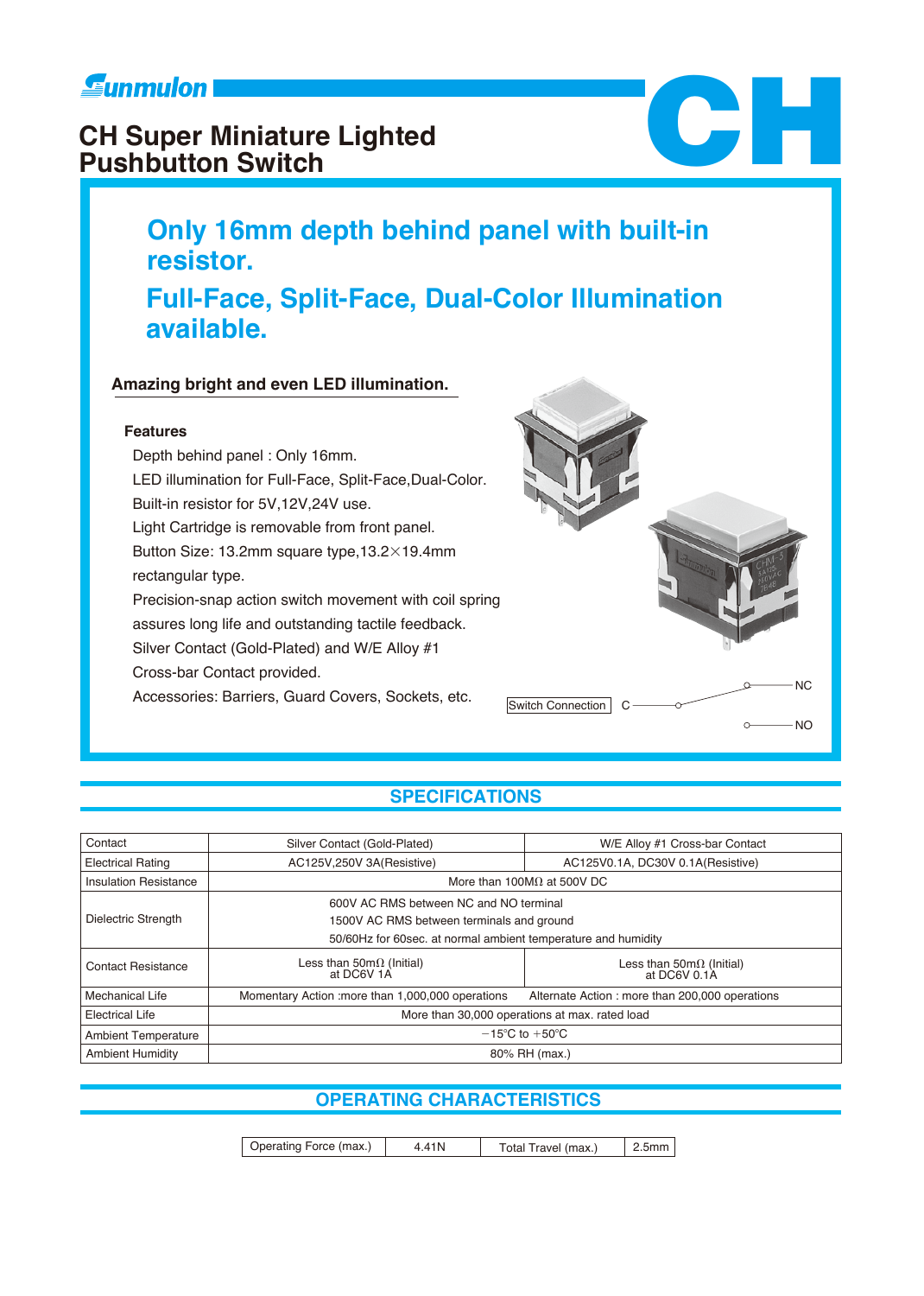



 $\overline{\text{Tolerance}: \pm 0.4 \text{mm}}$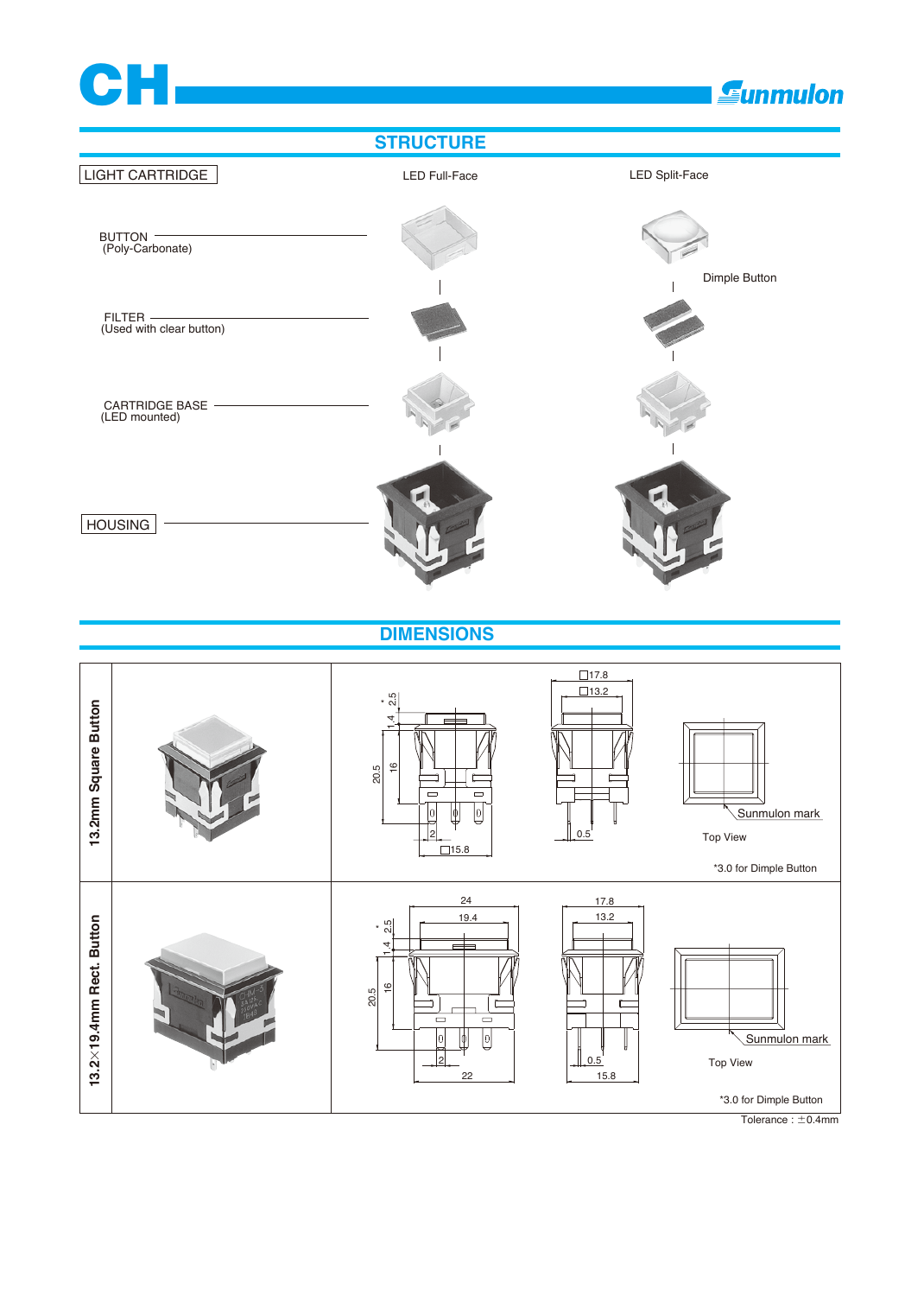





#### **Dual-Color Combination**

| $-11$ |       |
|-------|-------|
| - 72  | Green |

## **TERMINALS**



#### **TERMINALS DIMENSIONS (BOTTOM VIEW)**





#### **TERMINAL SHAPE**



SOLDERING TERMINAL

Tolerance :  $\pm$ 0.4mm

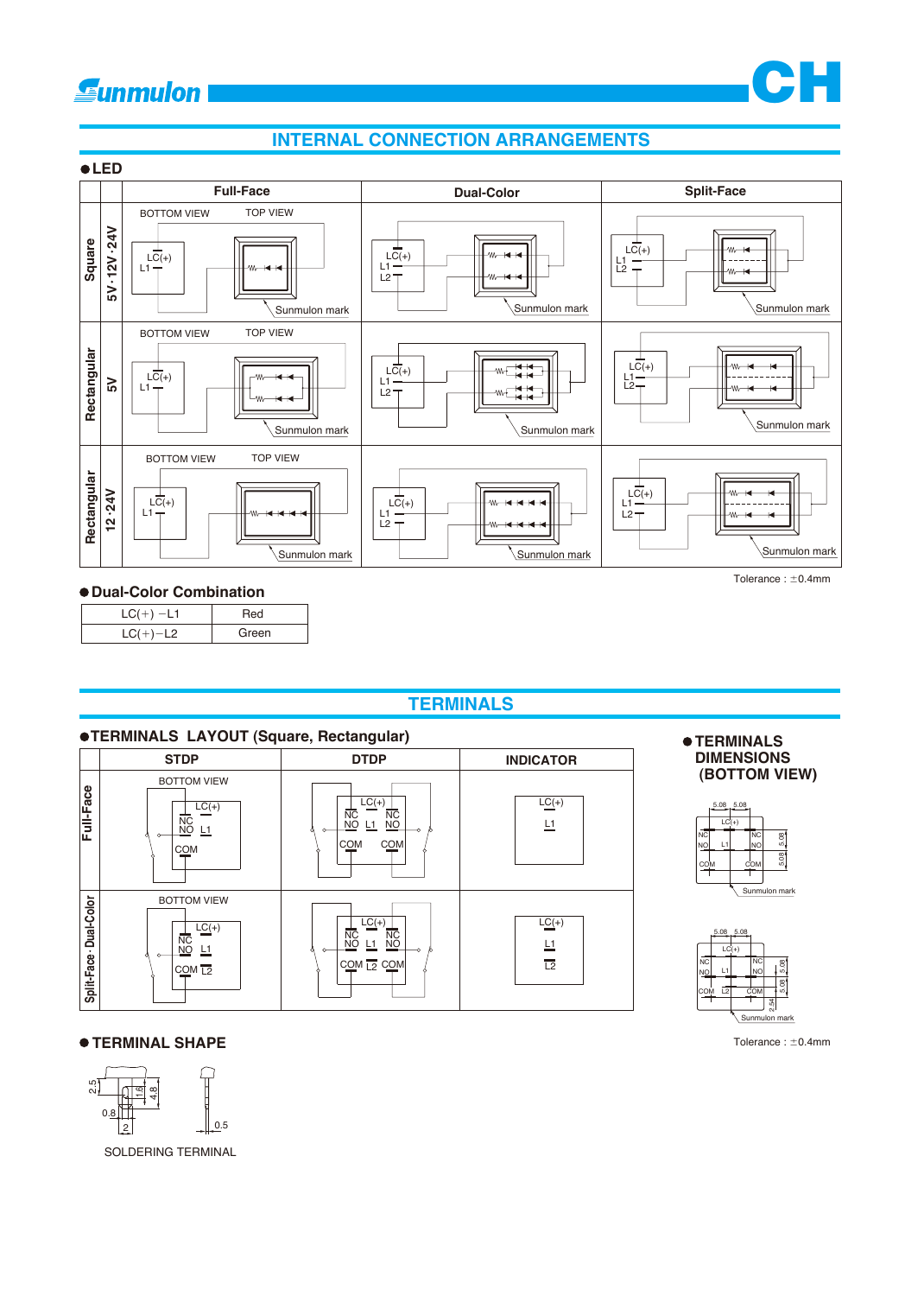

## **LED DATA**

#### **LED RATINGS**

|                              | Current Rating (mA) |                      |    |                |            |    |            |    |  |  |  |  |  |
|------------------------------|---------------------|----------------------|----|----------------|------------|----|------------|----|--|--|--|--|--|
| DC Supply<br>Voltage (V)     |                     | <b>Full-Face</b>     |    |                | Split-Face |    | Dual-Color |    |  |  |  |  |  |
|                              | R                   | G                    |    | R              | G          |    | R          | G  |  |  |  |  |  |
| Square $5,12,24(\pm 5\%)$    | 10                  |                      | 12 | 10             |            | 12 | 10         | 12 |  |  |  |  |  |
| Rectangular $5(\pm 5\%)$     | 20                  | 20<br>10<br>24<br>12 |    |                |            |    | 24         |    |  |  |  |  |  |
| Rectangular $12,24(\pm 5\%)$ | 10                  | 12                   |    | 10<br>12<br>10 |            |    | 12         |    |  |  |  |  |  |

Red=R, Yellow=Y, Green=G

#### **EXTERNAL RESISTOR**

Switches are normally fitted with internal resistors to operate on 5, 12, 24V DC supply. In case of non-resistor type, suitable external current limiting resistors must be installed as shown by the table and formula:

|                                       |     |          |           |       |          |            | Square, Full-Face  Square, Split-Face   Square Dual-Color |     | Rect. Full-Face |      |  |        |     |  |          |     | Rect. Split-Face | Rect. Dual-Color |     |        |     |  |
|---------------------------------------|-----|----------|-----------|-------|----------|------------|-----------------------------------------------------------|-----|-----------------|------|--|--------|-----|--|----------|-----|------------------|------------------|-----|--------|-----|--|
|                                       |     | 5.12.24V |           |       | 5.12.24V |            | 5.12.24V                                                  |     | 5V              |      |  | 12.24V |     |  | 5.12.24V |     |                  | 5V               |     | 12.24V |     |  |
|                                       | R   | G        | $\sqrt{}$ | R     | G        | $\sqrt{ }$ | $\mathsf{R}$                                              | G   | R               | G    |  | R      | G   |  | R        | G   | $\sqrt{}$        | R                | G   | R      | G   |  |
| Max. operating current IFM (mA)       | 25  |          | 25        | 25    | 25       |            | 25                                                        | 25  | 50              | 50   |  | 25     | 25  |  | 25       | 25  |                  | 50               | 50  | 25     | 25  |  |
| DC reverse voltage VR (V)             | 10  |          | 10        | 5     | 5        |            | 10                                                        | 10  | 10              | 10   |  | 20     | 20  |  | 10       | 10  |                  | 10               | 10  | 20     | 20  |  |
| Forward voltage VF (V)                | 3.6 |          | 4.2       | . .8' | 2.1      |            | 3.6                                                       | 4.2 | 3.6             | 4.2  |  | 7.2    | 8.4 |  | 3.6      | 4.2 |                  | 3.6              | 4.2 | 7.2    | 8.4 |  |
| Recommended operating current IF (mA) | 18  |          | 18        | 18    | 18       |            | 18                                                        | 18  | 36              | 36   |  | 18     | 18  |  | 18<br>18 |     |                  | 36               | 36  | 18     | 18  |  |
| Wiring diagram                        |     | Fig. 1   |           |       |          |            | Fig. 2                                                    |     |                 | Fig. |  |        |     |  |          |     |                  | Fig. 2           |     | Fig. 2 |     |  |

#### **LED RATINGS (Super CH LED COLOR)**

|             |                          |                | Current Rating (mA) |                       |    |    |            |    |           |                  |           |            |    |           |  |  |
|-------------|--------------------------|----------------|---------------------|-----------------------|----|----|------------|----|-----------|------------------|-----------|------------|----|-----------|--|--|
|             | DC Supply<br>Voltage (V) |                |                     | Full-Face, Dual-Color |    |    | Split-Face |    |           | <b>Full-Face</b> |           | Split-Face |    |           |  |  |
|             |                          |                | R                   | G                     | Υ  | R  | G          | Υ  | <b>SB</b> | SG               | <b>SW</b> | SB         | SG | <b>SW</b> |  |  |
|             | 5                        | $(\pm 5\%)$    | 15                  | 15                    | 15 | 10 | 14         | 10 | 29        | 15               | 25        | 15         | 8  | 12        |  |  |
| Square      | 12                       | $(\pm 5\%)$    | 9                   | 11                    | 9  | 8  | 11         | 8  | 14        | 8                | 13        | 11         | 6  | 10        |  |  |
|             | 24                       | $(\pm 5\%)$    | 7                   | 9                     | 7  |    | 10         | 7  | 9         | 5                |           | 9          | 5  | 8         |  |  |
|             | 5                        | $(\pm 5\%)$    | 29                  | 29                    | 29 | 15 | 15         | 15 | 29        | 15               | 25        | 26         | 14 | 22        |  |  |
| Rectangular |                          | 12 $(\pm 5\%)$ | 9                   | 9                     | 9  | 8  | 11         | 8  | 14        | 8                | 13        | 11         | 6  | 10        |  |  |
|             | 24                       | $(\pm 5\%)$    | 7                   | 9                     | 7  | 7  | 9          | 7  | 9         | 5                |           | 9          | 5  | 7         |  |  |

Red=R, Yellow=Y, Green=G

#### **EXTERNAL RESISTOR (Super CH LED COLOR)**

|                                       |   | Square, Full-Face, Dual-Color |  |               |         |     | Square, Split-Face |     |         |        |     |     | Square Full-Face |     |       |     |     |              |                 |     |           | Square Split-Face |                 |     |
|---------------------------------------|---|-------------------------------|--|---------------|---------|-----|--------------------|-----|---------|--------|-----|-----|------------------|-----|-------|-----|-----|--------------|-----------------|-----|-----------|-------------------|-----------------|-----|
| Square                                |   | 5V                            |  |               | 12V.24V |     | 5V                 |     | 12V.24V |        | 5V  |     | 12V.24V          |     |       |     | 5V  |              | 12V.24V         |     |           |                   |                 |     |
|                                       | R | G                             |  | R             | G       |     | R                  | G   |         | R      | G   |     | <b>SB</b>        | SG  | SW SB |     | SG  | <b>SW SB</b> |                 | SG  | <b>SW</b> | <b>SB</b>         | SG <sub>1</sub> | SW  |
| Max. operating current IFM (mA)       |   | 20                            |  |               | 20      |     | 20                 |     | 20      |        | 40  | 40  | 40               | 20  | 20    | 20  | 20  | 20           | 20 <sub>1</sub> | 20  | 20        | 20                |                 |     |
| DC reverse voltage VR (V)             |   |                               |  |               |         |     |                    |     |         |        |     |     | 5                | 5   | 10    | 10  | 10  | 5            | 5               | 5   | 5         | 5                 | .5              |     |
| Forward voltage VF(V) IF=5 3.6        |   |                               |  | $4.2$ 3.6 3.6 | 4.2     | 3.6 | 1.8                | 2.1 | 1.8     | 1.8    | 2.1 | 1.8 | 2.9              | 3.1 | 2.9   | 5.8 | 6.2 | 5.8          | 2.9             | 3.1 |           | $2.9$   2.9       | 3.1             | 2.9 |
| Recommended operating current IF (mA) |   | 13                            |  |               | 10      |     |                    | 13  |         |        | 10  |     | 30               | 15  | 21    | 15  | 8   |              | 15              | 8   | 11        | 10                |                 | 8   |
| Wiring diagram                        |   | Fig.1, Dual-Color Fig. 2      |  |               |         |     |                    |     |         | Fig. 2 |     |     | Fig. 1           |     |       |     |     |              | Fig. 2          |     |           |                   |                 |     |

|                                       |   | Rect. Full-Face, Dual-Color |                          |     |         |     |     | Rect. Split-Face |  |           |         |           |                          | Rect. Full-Face |           |           |         |       |        |     |       | Rect. Split-Face |     |                 |
|---------------------------------------|---|-----------------------------|--------------------------|-----|---------|-----|-----|------------------|--|-----------|---------|-----------|--------------------------|-----------------|-----------|-----------|---------|-------|--------|-----|-------|------------------|-----|-----------------|
| Rect.                                 |   | 5V                          |                          |     | 12V.24V |     |     | 5V               |  |           | 12V.24V |           | 5V                       |                 |           |           | 12V.24V |       | 5V     |     |       | 12V.24V          |     |                 |
|                                       | R | G                           |                          | R   | G       |     | R   | G                |  | R         | G       |           | <b>SB</b>                | SG              | <b>SW</b> | <b>SB</b> | SG      | SW SB |        | SG  | SW SB |                  | SG  | <b>SW</b>       |
| Max. operating current IFM (mA)       |   | 40                          |                          |     | 20      |     |     | 20               |  |           | 20      |           |                          | 40              | 40        | 20        | 20      | 20    | 40     | 40  | 40    | 20               | 20  | 20              |
| DC reverse voltage VR (V)             |   |                             |                          |     | 16      |     |     | 8                |  | 8         |         |           | 5                        | 5.              | 5         | 10        | 10      | 10    |        | 5   | 5     | 10               | 10  | 10 <sup>1</sup> |
| Forward voltage $V_F(V)$ IF=5 3.6     |   | 4.2                         | 3.6 <sub>1</sub>         | 7.2 | 8.4     | 7.2 | 3.6 | 4.2              |  | $3.6$ 3.6 |         | $4.2$ 3.6 | 2.9                      | 3.1             | 2.9       | 5.8       | 6.2     | 5.8   | 2.9    | 3.1 | 2.9   | 5.8              | 6.2 | 5.8             |
| Recommended operating current IF (mA) |   | 25                          |                          |     | 10      |     |     | 13               |  |           | 10      |           | 30                       | 15              | 21        | 15        | 8       | 11    | 15     | 15  | 21    | 10               | 5   | 8               |
| Wiring diagram                        |   |                             | Fig.1, Dual-Color Fig. 2 |     |         |     |     |                  |  | Fig. $2$  |         |           | Fig.1, Dual-Color Fig. 2 |                 |           |           |         |       | Fig. 2 |     |       |                  |     |                 |

The value of the series resistor can be determined by the formula:

 $R = \frac{Vcc - VF}{V}$ IF

 Vcc: Supply Voltage IF: Forward Current VF: Forward Voltage

\* Pulse Lighting :

 $\frac{Vcc-VF}{F}$  VF: Forward Voltage • Pulse Width Pw=100 usec.<br>
IF Le: Forward Current • Duty Ratio DR=10<sup>-1</sup>

Duty Ratio DR=10-1

IFM= 100mA





SB=Super Blue, SW=Super White, SG=Super Green

Fig. 2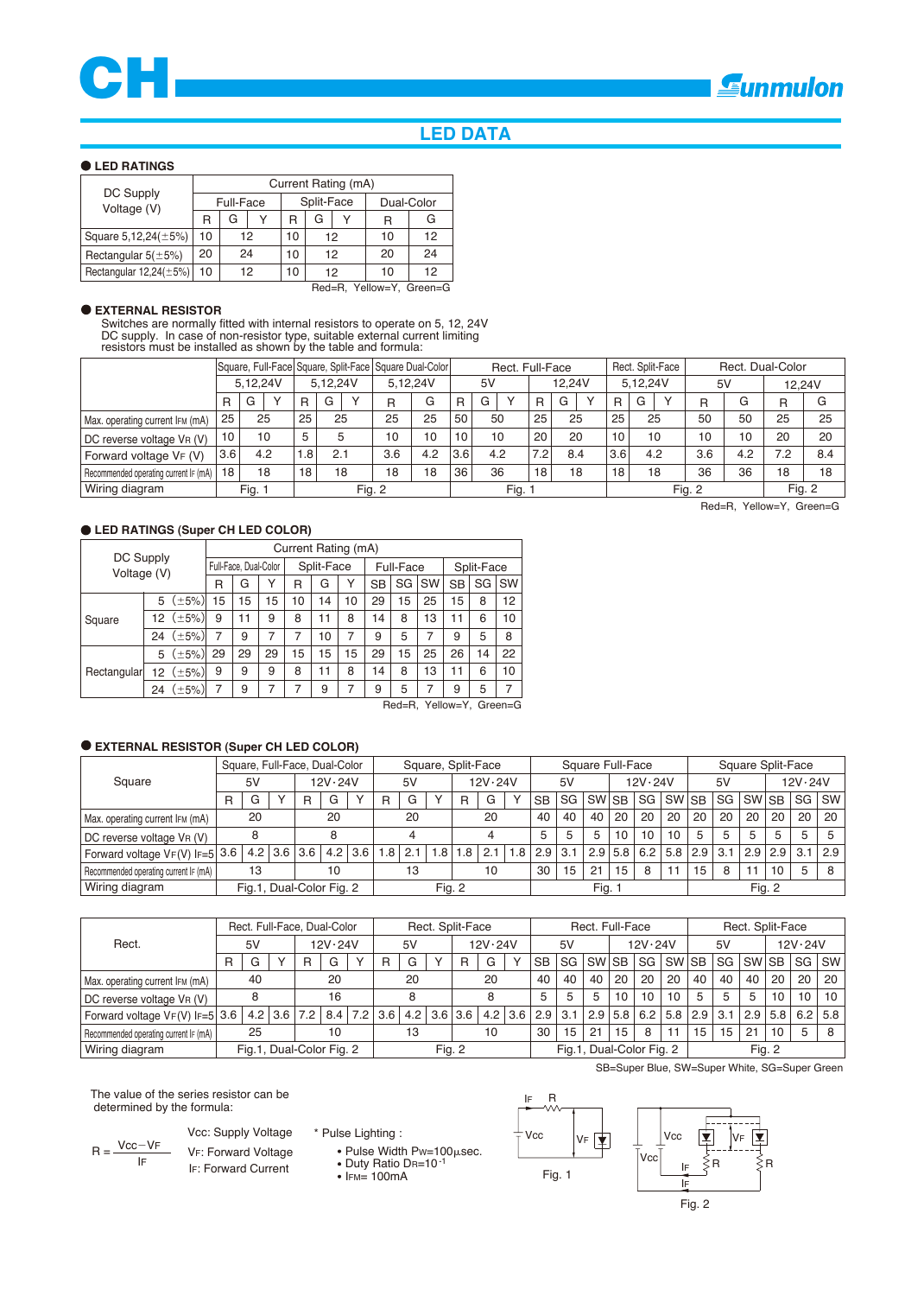

## **Panel Layout / Panel Cut Dimensions**



 $\overline{\text{Tolerance}: \pm 0.4 \text{mm}}$ 

CH H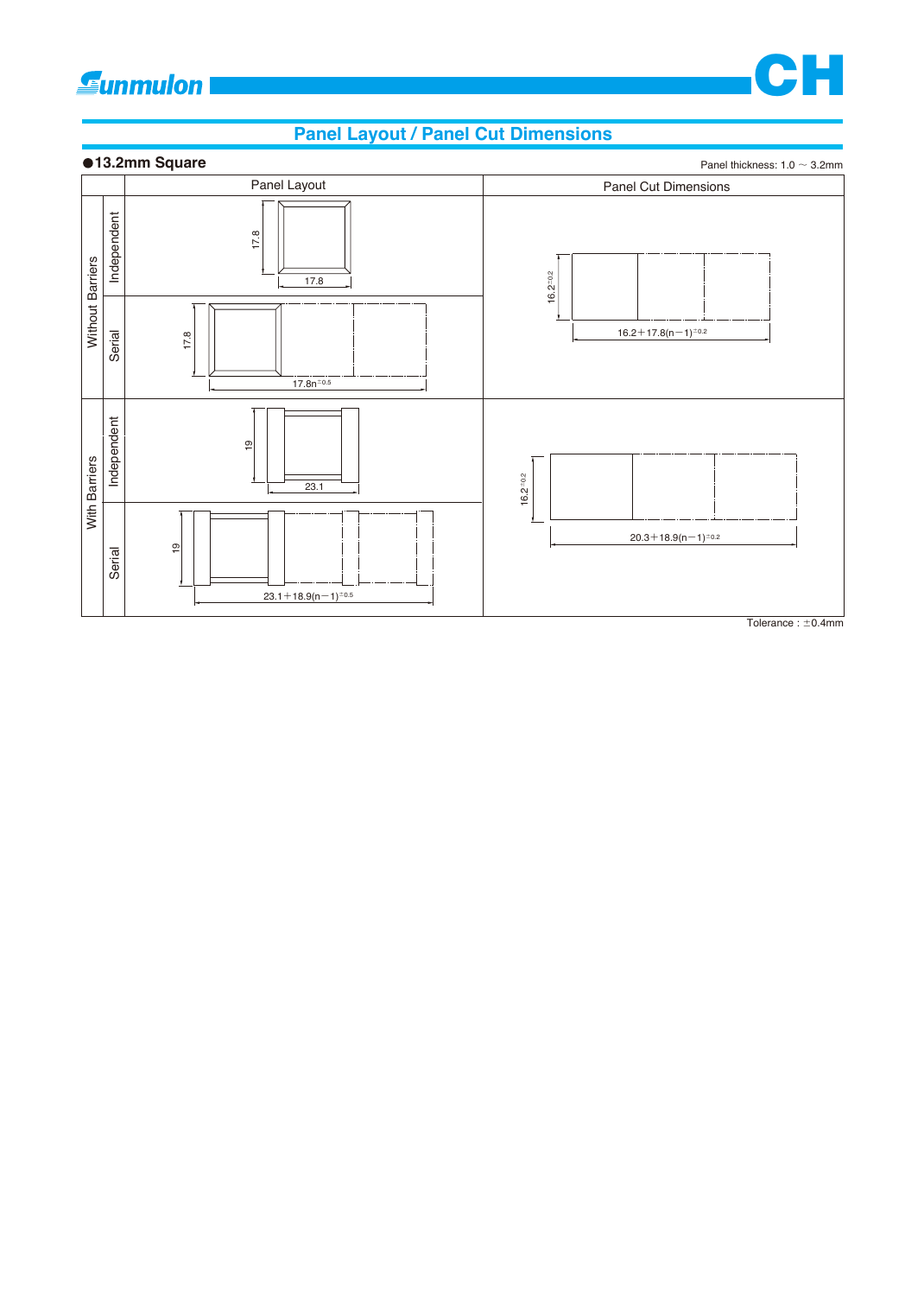

## **Gunmulon**

## **Panel Layout / Panel Cut Dimensions**

## **13.2mm Square**





#### \*Panel Cut Dimension should be after panel paintings. n : number of switches



Panel thickness:  $1.0 \sim 2.5$ mm

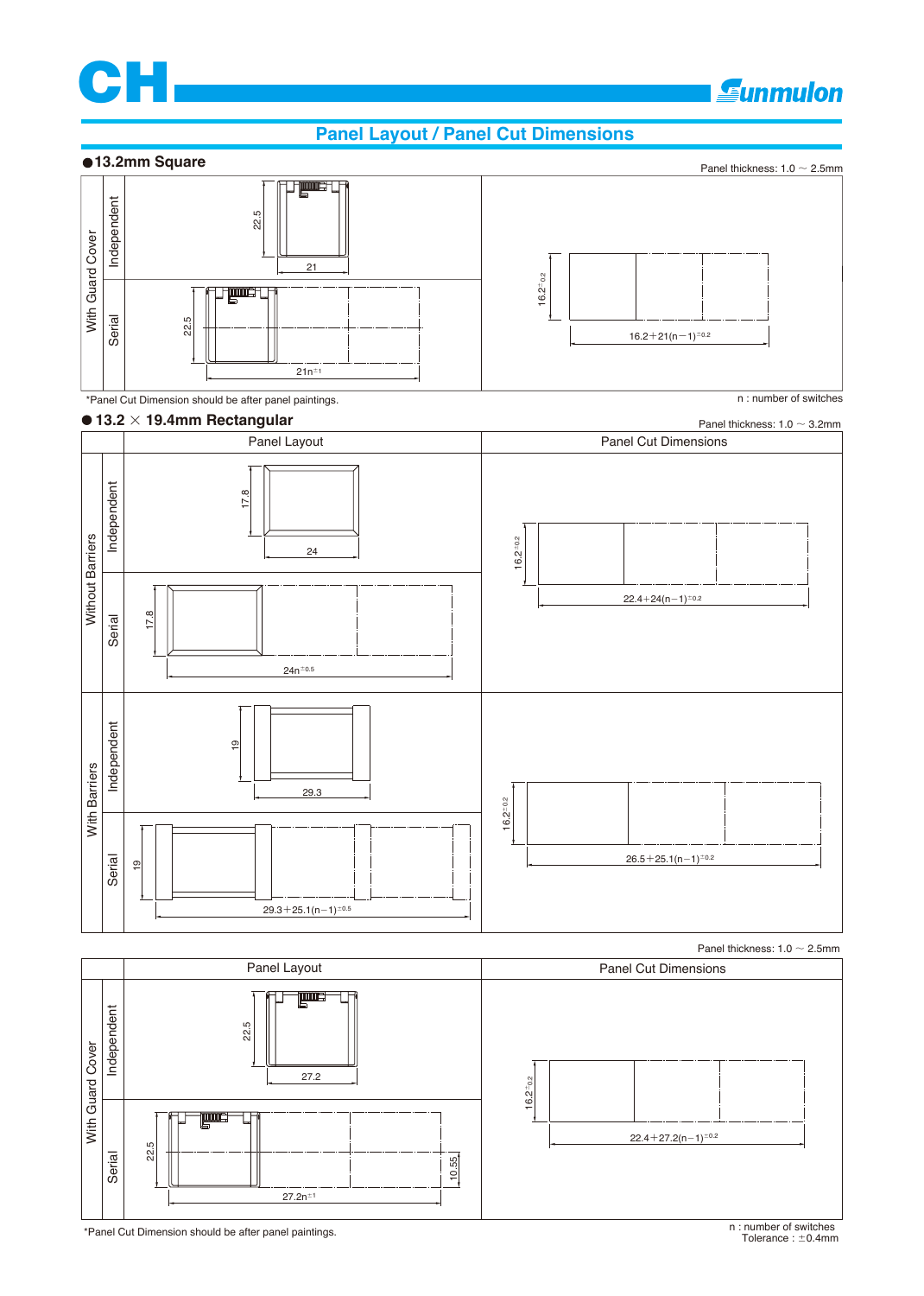# *<u>Eunmulon</u>*

## **Panel Layout / Panel Cut Dimensions**



## **ACCESSORIES**

#### **BARRIERS**

In case of mounting switches in series, barriers can be used to prevent inadvertent pushing neighbor switch.





| PART NO. |                       |              |  |  |  |  |  |  |  |
|----------|-----------------------|--------------|--|--|--|--|--|--|--|
| Color    | <b>Center Barrier</b> | Side Barrier |  |  |  |  |  |  |  |
| Black    | VH-0975-K             | VH-0976-K    |  |  |  |  |  |  |  |
| Gray     | VH-0975-G             | VH-0976-G    |  |  |  |  |  |  |  |

**CH** 

## **GUARD COVER**

Guard Cover prevents inadvertent and unintentional operations.

13.2mm Square

#### $• 13.2 \times 19.4$ mm Rectangular





| PART NO. |       |           |  |  |  |  |  |  |  |
|----------|-------|-----------|--|--|--|--|--|--|--|
|          | Black | CH-2564-K |  |  |  |  |  |  |  |
| Square   | Gray  | CH-2564-H |  |  |  |  |  |  |  |
| Rect     | Black | CH-2565-K |  |  |  |  |  |  |  |
|          | Grav  | CH-2565-H |  |  |  |  |  |  |  |

\* The cover to be opened 180 and returned by spring force.

## **SOCKET**

For easy maintenance. (Can be used for both square and rectangular)

• Soldering Terminal

Full-Face





#### Split-Face, Dual-Color



|            | PART NO.   |           |
|------------|------------|-----------|
| Full-Face  |            | CH-2479-1 |
| Split-Face | Dual-Color | CH-2479-2 |

17.9

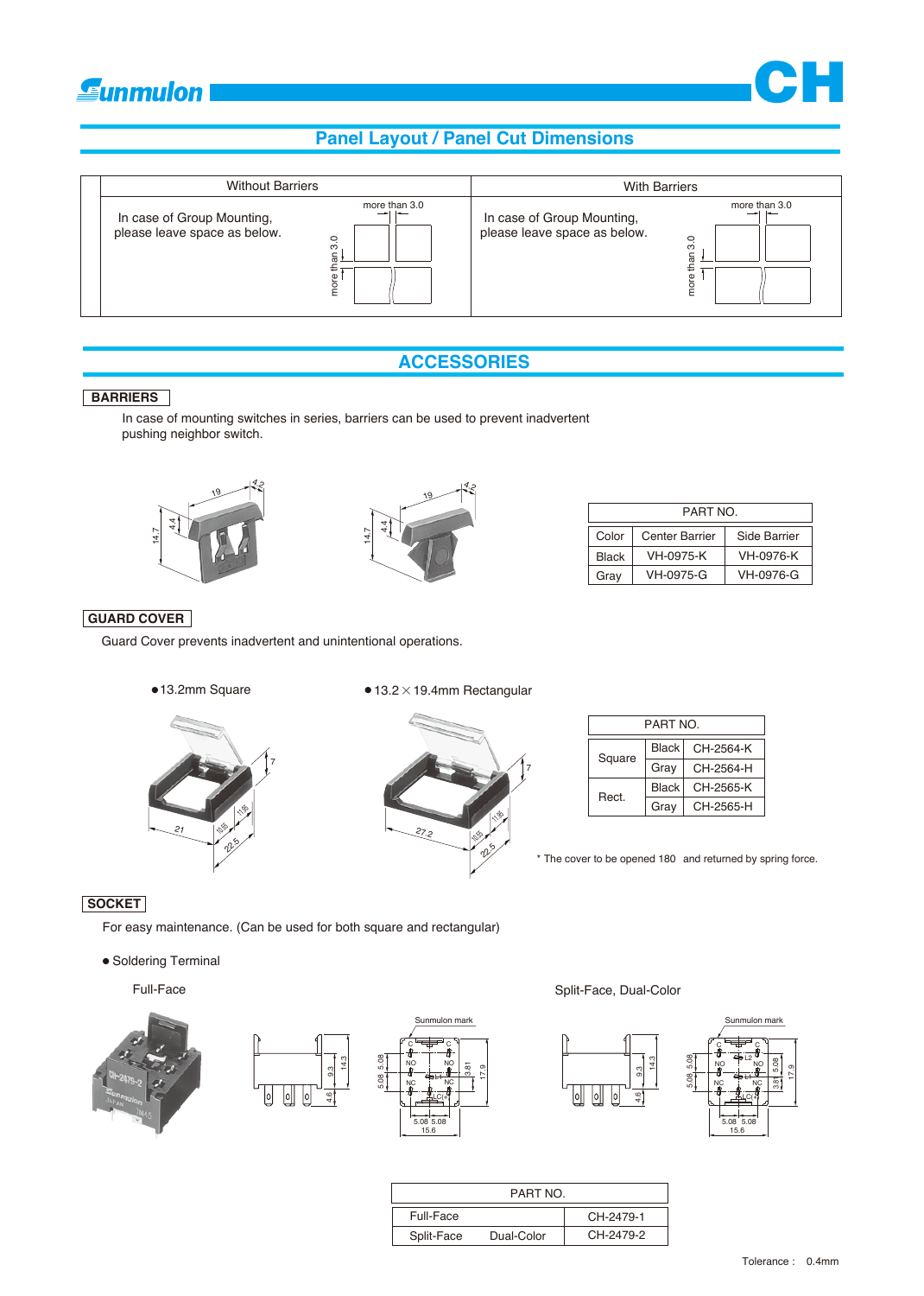

## **ACCESSORIES**

#### **MATRIX FITTING FRAME**

#### • Square



 $(17.9n+7.5)^{\pm0.3}$  $17.8m<sup>±</sup>$ 

|        | PART NO. |            |
|--------|----------|------------|
| Square | Black    | CH-2687-K∏ |
|        | Gray     | CH-2687-H  |
|        |          | .          |

 $\Box$  = number of switch (1-15)

• Rectangular



| $(24.1n+7.5)^{\pm0.3}$ |
|------------------------|
| $17.8m+0.3$            |

| PART NO                                                                                                       |              |            |  |  |
|---------------------------------------------------------------------------------------------------------------|--------------|------------|--|--|
| Rect.                                                                                                         | <b>Black</b> | CH-2688-K⊡ |  |  |
|                                                                                                               | Gray         | CH-2688-H⊟ |  |  |
| ۱۸۱ هـ است. از موالي باشد باشد به موالي باشده و باشده و موالي باشد و موالي باشد و موالي باشد و است. و موالي ا |              |            |  |  |

 $\Box$  = number of switch (1-10)



## **FILTER DIMENSIONS**



 \* LEGEND FASE Tolerance :  $\pm$ 0.4mm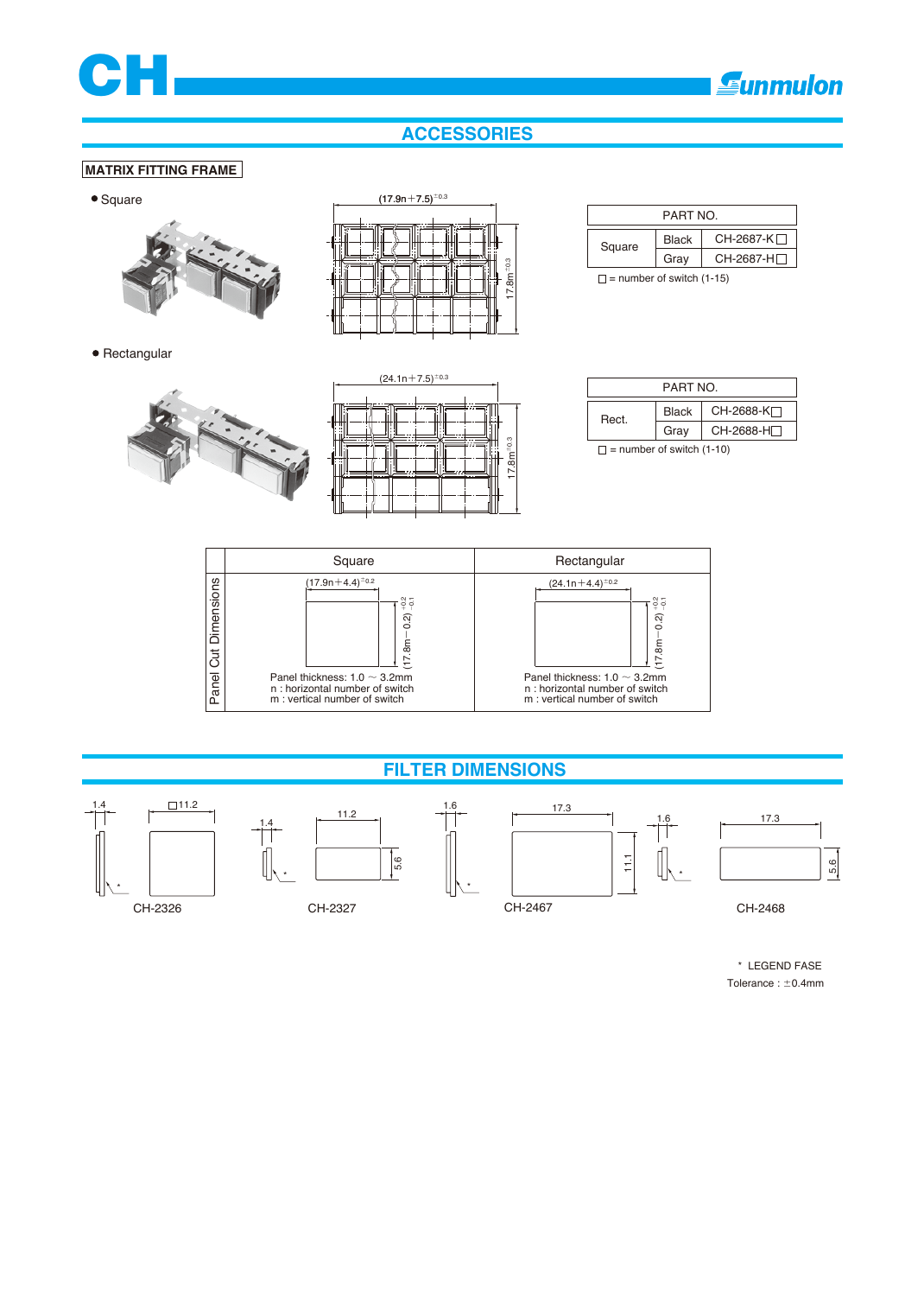



## **REPLACEMENT PARTS**

## **BUTTON/FILTER**

|                          | Red | Green                                                                       | Yellow | Milk-White | Clear                            | Dimple     |
|--------------------------|-----|-----------------------------------------------------------------------------|--------|------------|----------------------------------|------------|
| <b>Square Button</b>     |     | CH-2325-LR CH-2325-LG                                                       |        |            | CH-2325-LY CH-2325-LM CH-2325-CC | CH-2524-CC |
| Rect. Button             |     | CH-2466-LR   CH-2466-LG   CH-2466-LY   CH-2466-LM   CH-2466-CC   CH-2525-CC |        |            |                                  |            |
| Square Full-Face Filter  |     | CH-2326-LR   CH-2326-LG   CH-2326-LY CH-2326-LM                             |        |            |                                  |            |
| Square Split-Face Filter |     | CH-2327-LR CH-2327-LG CH-2327-LY CH-2327-LM                                 |        |            |                                  |            |
| Rect. Full-Face Filter   |     | CH-2467-LR CH-2467-LG CH-2467-LY CH-2467-LM                                 |        |            |                                  |            |
| Rect. Split-Face Filter  |     | CH-2468-LR   CH-2468-LG   CH-2468-LY   CH-2468-LM                           |        |            |                                  |            |

## **ASSEMBLY & DISASSEMBLY**

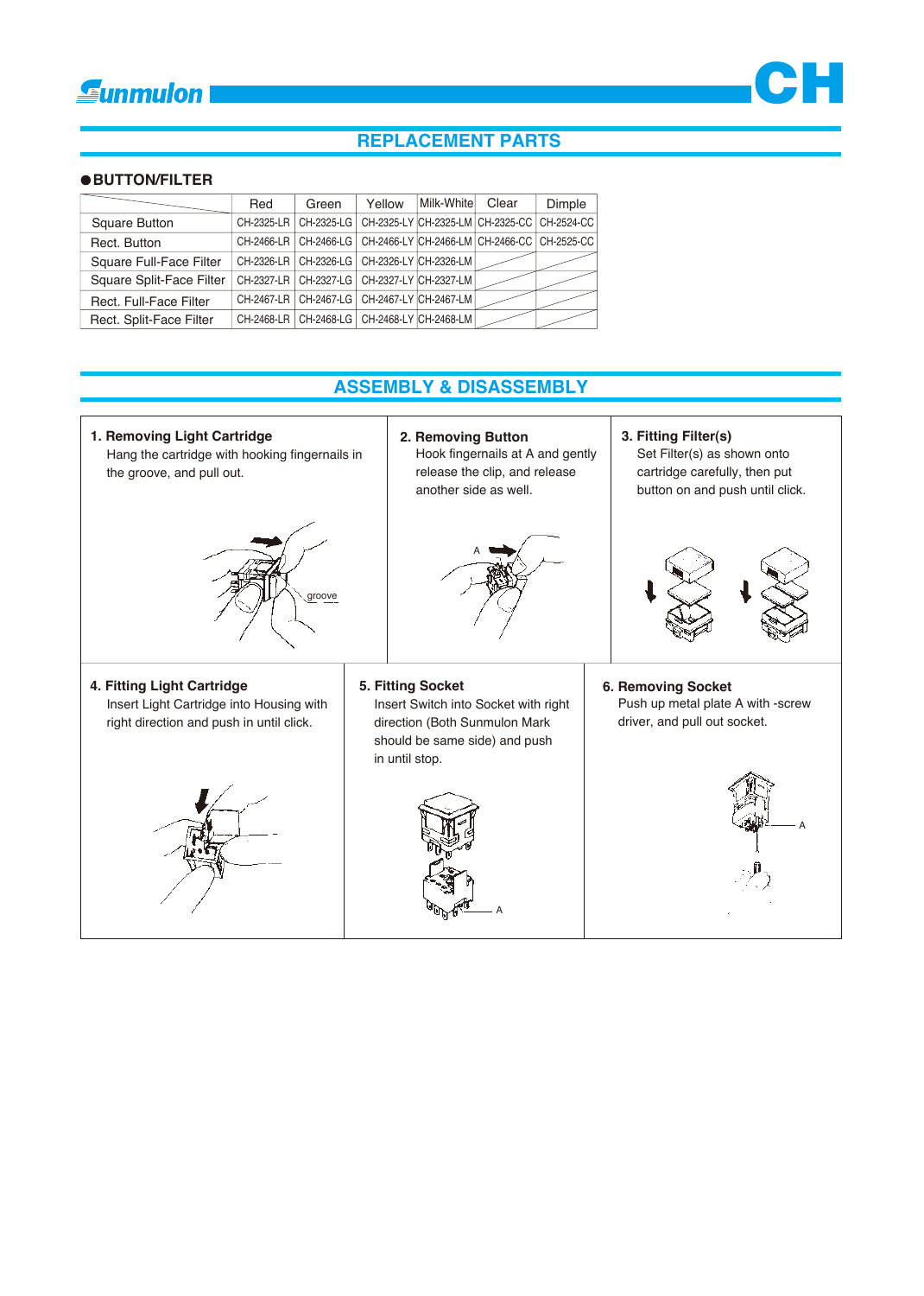



16 18 7080,8090,9070 only Super Green Super White

#### **NOTES**

1) In case of Split-Face, LED and Filter color location should be specified as follow:



- 2) In case of Split-Face and Dual-Color, simultaneous illumination is not possible for 24V built-in resistor type, cause of heat, please select non resistor type and apply required external resistor.
- 3) In case of Split-Face, button color should be C (clear).
- 4) In case of Dual-Color, button should be C (clear) with
- Milk-White filter or Milk-White button. 5) In case of simultaneous illumination for Split-Face and Dual-Color with 24V,use 6. Non Resistor type and apply
- external resistor accordingly.
- 6) Dimple Button type is only clear color. Therefore, button color should be C (clear).
- 7) Please be noted that the color of "Yellow" for LED . Button . Filter is actually "Orange Yellow" not Lemon Yellow.
- 8) If you purchase a wire harness (EH-3250-1 or EH-3250-2) separately, please specify N (without connector).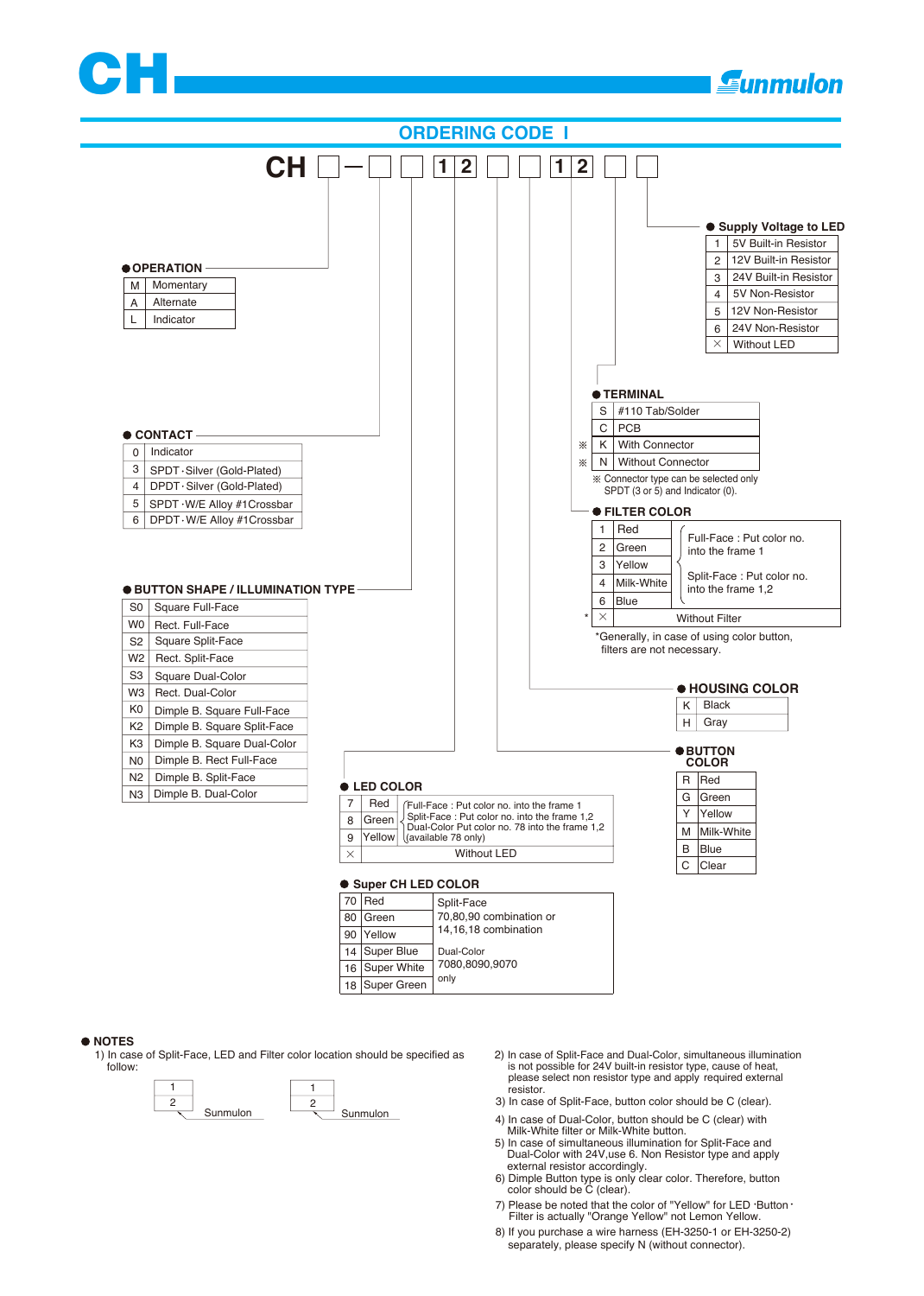#### **CH Eunmulon ORDERING CODE II**  It is possible to order individually Light Cartridge and Housing.  $CH - \Box 12 \Box 12$ **LIGHT CARTRIDGE**  $\bullet$  **Supply Voltage to LED** 5V Built-in Resistor 1  $\overline{2}$ 12V Built-in Resistor 3 24V Built-in Resistor **BUTTON SHAPE / LLUMINATION TYPE** 4 5V Non-Resistor S0 Square Full-Face **BUTTON COLOR** 5 12V Non-Resistor W0 Rect. Full-Face 6 24V Non-Resistor S2 Square Split-Face R Red Without LED  $\overline{G}$ Green  $\times$ W2 Rect. Split-Face Y Yellow Square Dual-Color S3 W3 Rect. Dual-Color M |Milk-White| K0 Dimple B. Square Full-Face B Blue C Clear  $K<sub>2</sub>$ Dimple B. Rect. Split-Face Dimple B. Square Dual-Color K3 **LED COLOR**  Dimple B. Rect. Full-Face  $N<sub>0</sub>$ Full-Face : Put color no. into the frame 1 7 R Dimple B. Rect. Split-Face N2 Split-Face : Put color no. into the frame 1,2 8 G Dual-Color Put color no. 78 into the frame 1,2 Rect. Dual-Color N3 9 Y (available 78 only) **FILTER COLOR**  $\overline{\times}$ Without LED 1 Red Full-Face : Put color no. **Super CH LED COLOR** 2 Green into the frame 1 Split-Face 3 Yellow 70 Red 70,80,90 combination or Split-Face : Put color no. 80 Green 4 Milk-White 14,16,18 combination into the frame 1,2 90 Yellow 6 Blue Dual-Color 14 Super Blue  $\times$ **Without Filter** 7080,8090,9070 16 Super White only \*Generally, in case of using color button, 18 Super Green filters are not necessary.  $CH$  $-1$ **HOUSING OPERATION TERMINAL** M Momentary S #110 Tab/Solder Alternate  $C$  PCB A K With Connector Indicator ☀ L  $\mathbb{X}$ N | Without Connector ● CONTACT Connector type can be selected only SPDT (3 or 5) and Indicator (0).0 | Indicator 3 SPDT/Silver (Gold-Plated) **HOUSING COLOR** 4 DPDT/Silver (Gold-Plated) K Black 5 SPDT/W/E Alloy #1Crossbar  $|H|$ Gray 6 DPDT/W/E Alloy #1Crossbar **BUTTON SHAPE/ILLUMINATION TYPE**

| S0  | Square                            |
|-----|-----------------------------------|
| W0. | Rect.                             |
| S2  | Square Split-Face, Dual-Color     |
|     | W2   Rect. Split-Face, Dual-Color |